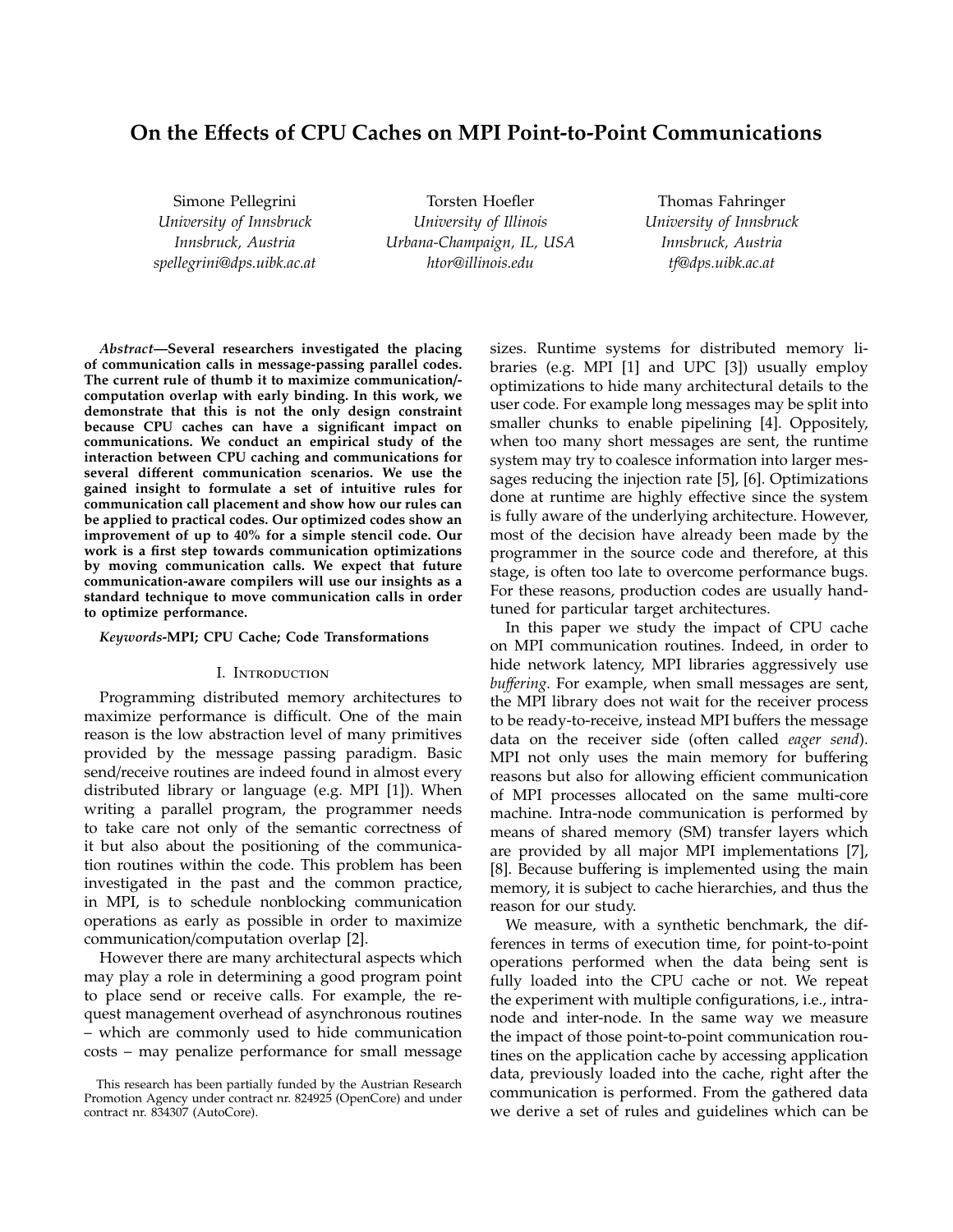utilized to transform the input program for improved cache utilizations and thus performance. To the best of our knowledge, this aspect has been largely neglected until now. Work in literature focuses on quantifying the impact of local memory on communications [9]. Those works are principally concerned with *non-regular* data types which involve expensive packing/unpacking operations and optimizing the way the MPI library handles them; whereas our work focuses on contiguous data and how the impact of communication routines can be exploited, by a programmer or a compiler, to optimize the input code.

Experiments show that a send, or receive, operation can be up to 25% faster if the data is already in the CPU cache. Furthermore, cache pollution generated by communication routines can negatively impact on the application performance if not carefully placed. Indeed, send and receive operations can invalidate the content of the message buffers if they have been preloaded into the cache. Based on the guidelines derived by our benchmark data, we propose a communication/cacheaware code transformation which, when manually applied to a 3-point stencil code, it improves code performance up to 40% for specific message sizes. Our transformation always shows a positive effect on performance for messages which are smaller than the last level cache size.

The contributions of the paper are multiple:

- It presents a benchmark to measure the performance of send/receive operations with different configuration of the data cache;
- It derives, from gathered data, a set of optimization guidelines which can be used to tune an input program for improved cache behaviour;
- It demonstrates the efficacy of the derived optimization strategies by applying them to a 3-point stencil code.

## II. Analyzing MPI Cache Behaviour

In order to highlight the effects of CPU caches on MPI communication routines we wrote a synthetic benchmark. The main goal of the MPI cache benchmark is to capture differences in terms of execution time between communication routines with multiple configurations of the CPU cache and additionally, to measure their impact on the application cache. In doing so, we also collect the value of several performance counters using the PAPI library [10]. Many benchmarking suites for MPI exist in literature[11], [12]. Coddington et al. wrote a survey of benchmarking tools for MPI's point-to-point communication [13]. However none of those is designed to capture cache behaviour of MPI routines. Some of the tools, e.g. MPIBench[12] and SKaMPI[11], provide options to pre-load messages into the cache before performing the communication but they do not provide a way to precisely capture the level cache pollution caused by MPI communication routines. The benchmark code which has been developed for this purpose follows the guidelines for reproducibility of measurements described in [14]; the code is publicly available at [15]. Beside the execution time the benchmark takes care of registering the values of multiple PAPI performance counters which will be used to understand low level implementation details of the underlying MPI library.

The benchmark is split into two scenarios, SCN1 and SCN2, which are further described in this section. Because of space limitations in [15].

### *A. Scenario 1 –* SCN1

SCN1 studies the behaviour of single MPI send/receive routines. With this benchmark we are interested in capturing the behaviour, in term of performance, of two basic MPI routines, i.e. MPI Send and MPI Recv, considering different states of the data cache. We therefore perform a ping-pong operation with three different initial cache states. In the first case, INV, we make sure all the content in the cache is wiped out and none of the data elements being sent or received are present into any of the CPU caches. The second cache configuration, EXCL, entirely pre-loads into the cache the message data right before the communication is performed. Data elements are only read which means the corresponding cache lines are in the "exclusive" state. In the last cache configuration, MOD, cache lines are preloaded in the "modified" state.

#### *B. Scenario 2 –* SCN2

In the second scenario, referred as SCN2, we want to capture the level of cache pollution caused by send/receive communication routines. This is obtained by measuring the time, together with other performance counters, required to traverse the array containing the message data previously exchanged in the ping-pong operation. This is again done considering multiple configurations of the cache. In INV, we start by cleaning the caches, we then perform the message exchange and, upon competition of the send/receive, data is traversed and the measurement is performed. In the second configuration, PRE, we pre-load the message data into the cache before performing the message exchange. It is worth noting that, in both cases, the code for which we perform the measurements does not contain any communication statements. Obtained data is compared with the values measured while traversing the message buffer without previously performing any communication. Also in this case we consider two cache configurations, i.e., cache is invalidated before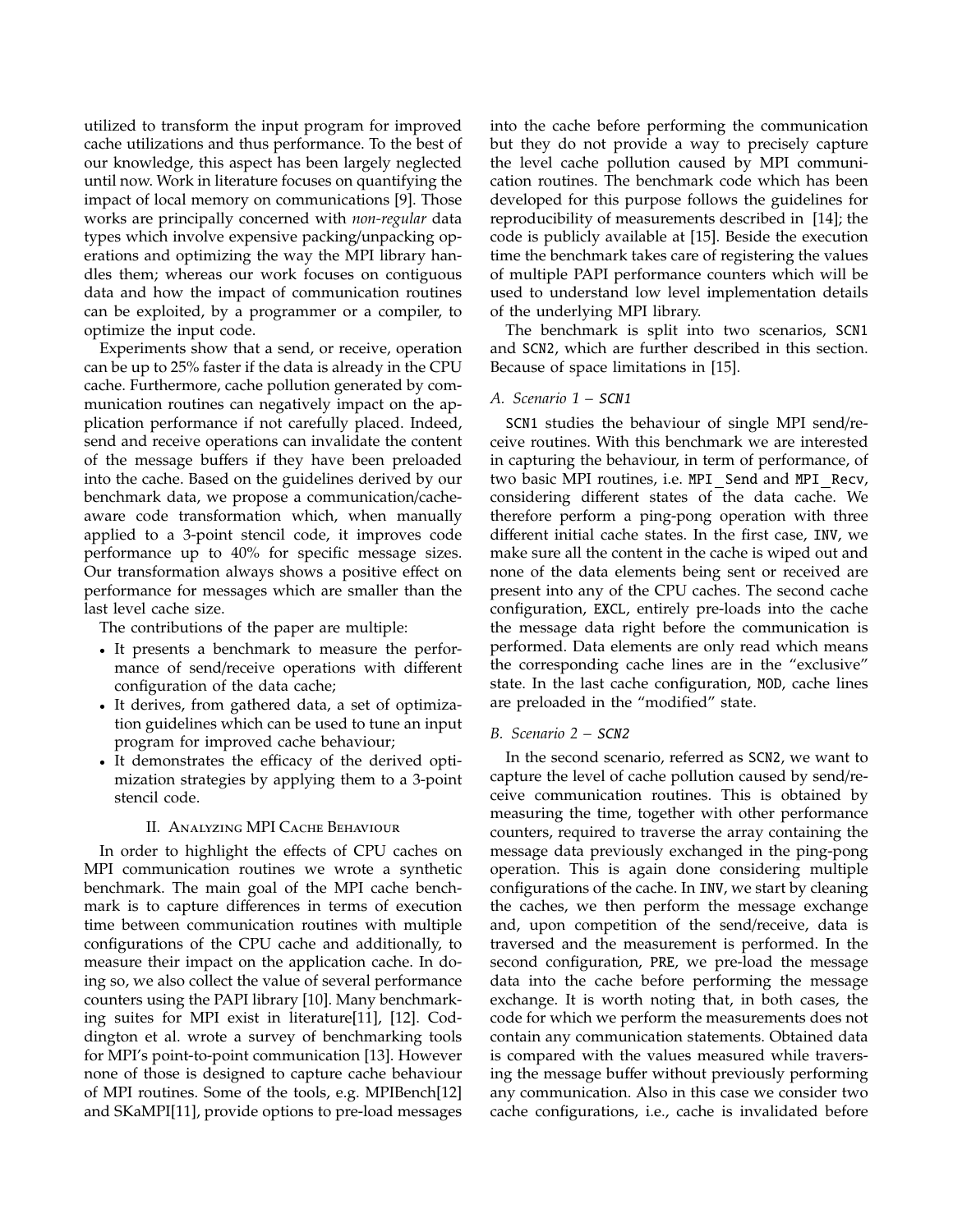| System name                            | LEO3               | VSC2                  |
|----------------------------------------|--------------------|-----------------------|
| Max # of nodes                         | 162                | 1.314                 |
| Sockets per node                       | $\mathcal{P}$      | $\mathcal{P}$         |
| Cores per Socket                       | 6                  | 8                     |
| Core Architecture                      | Intel Xeon X5650   | AMD Opteron 6132 HE   |
| Clock Frequency                        | $2.67$ GHz         | 2.2GHz                |
| L1 cache                               | $32KB + 32KB$      | $64KB + 64KB$         |
| L <sub>2</sub> cache                   | 256KB (private)    | 512KB (private)       |
| L3 cache                               | 12MB (shared by 6) | $2x6MB$ (shared by 4) |
| Multi-<br>Symmetric<br>Threading (SMT) | Disabled           | NA.                   |
| Memory per Node                        | 24GB DDR3          | 32GB DDR3             |
| Interconnection                        | Infiniband 4x ODR  | Infiniband 4x ODR     |
| Kernel Version                         | 2.6.32             | 2.6.32                |
| Open MPI version                       | 1.5.5              | 1.5.4                 |
| SM module                              | OpenMPI default    | KNEM[16]              |

Table I: Experimental target architectures.

the array elements are accessed, BASE INV, or the array is fully pre-loaded into the cache before being traversed, BASE PRE.

We repeat the experiment with two different process allocations in order to test intra-node and inter-node point-to-point communications. This is obtained by allocating the two MPI processes respectively on different computing nodes or on the same multi-processor machine. In both cases, the use of affinity settings ensures the MPI processes are bound to a specific core of distinct CPUs. This is done in order to take full advantage of the CPU cache and avoid conflicts which arise when multiple processes share the same last level cache.

### *C. Hardware Platforms*

We evaluated the code on 2 computing platforms summarized in Table I. The LEO3 cluster system consists of 162 compute nodes (with a total of 1944 cores). All nodes are connected through an Infiniband 4x QDR high speed interconnect. Each node contains two Intel Xeon CPU based on the Nehalem architecture where Hyper Threading (HT), or 2-fold SMT, has been disabled from the BIOS. The Vienna Supercomputing Cluster 2 (VSC2) is a HPC system which consists of 1.314 nodes, with 2 AMD Opteron processors each, for a total of 21.024 CPU cores. CPU cache layout for the two system is also summarized in Table I. These are both production clusters and the measurements have been taken while the clusters were fully operational, therefore we expect some noise to show up in the measurements. In order to reduce it we repeat each measurement 100 times and take the median.

## *D. MPI Communication Protocols*

The cache benchmark treats the underlying MPI library as a black box. This allows us to make considerations which are not biased towards a particular feature of an MPI implementation. However, MPI libraries are very complex and in order to be able to correctly interpret the gathered data, implementation details cannot be completely neglected. Indeed every MPI library exposes several "knobs" which can be used to tune the performance of a particular application on the underlying target platform [17], [18]. One of the most relevant threshold for point-to-point communication is the so called "eager limit". The eager protocol is not standardized by the MPI specification, however it is an implementation technique utilized by all MPI implementations. Every message exchanged between peer processes is subject to this protocol. MPI libraries typically use (at least) two algorithms, *eager* and *rendezvous*. When the size of the transmitted message is smaller than the specified threshold value, the message (together with an MPI header) is eagerly sent to the receiver. For larger messages the *rendezvous* protocol is utilized instead, i.e. the sender process sends a readyto-send message (RTS) to the receiver and blocks waiting for the acknowledgment, the clear-to-send (CTS), from the matching receive. The eager protocol is useful when latency is important because it avoids CTS/RTS round-trip overhead. However it requires additional buffering at the receiver side. Rendezvous protocols are typically used when resource consumption is critical.

For example, the Open MPI library [7] uses multiple protocols, detailed in [19]. In the case of eager send, the behaviour is the same as described before. The rendezvous protocol however enables better latency hiding. When the communication is performed over RDMA-enabled networks (such as an OpenFabricsbased network, e.g. InfiniBand) the protocol is divided into three phases. In the first phase the RTS message is sent to the receiver, while the sender is waiting for the CTS message, it starts "registering" the rest of the large message with the OpenFabrics network stack. Since the registration is slow the process is pipelined so that registration latency is hidden.

In shared-memory, the rendezvous protocol can use several implementation mechanism which have been presented over the last decade because of the increasing relevance of multi-core systems. Most sharedmemory message passing implementations, such as Nemesis [20] device in MPICH2 and the SM component in Open MPI, depend on a double buffering memory scheme. An extra memory buffer is pre-allocated as an exchange zone between processes. Communication between the processes is performed using the so called *copyin*/*copyout* semantics (CICO). The sender process copies from the message buffer into the shared memory and in the same way the receiver reads it out and copies into the receiver buffer. In order to reduce latency, the copy happens in a pipelined way.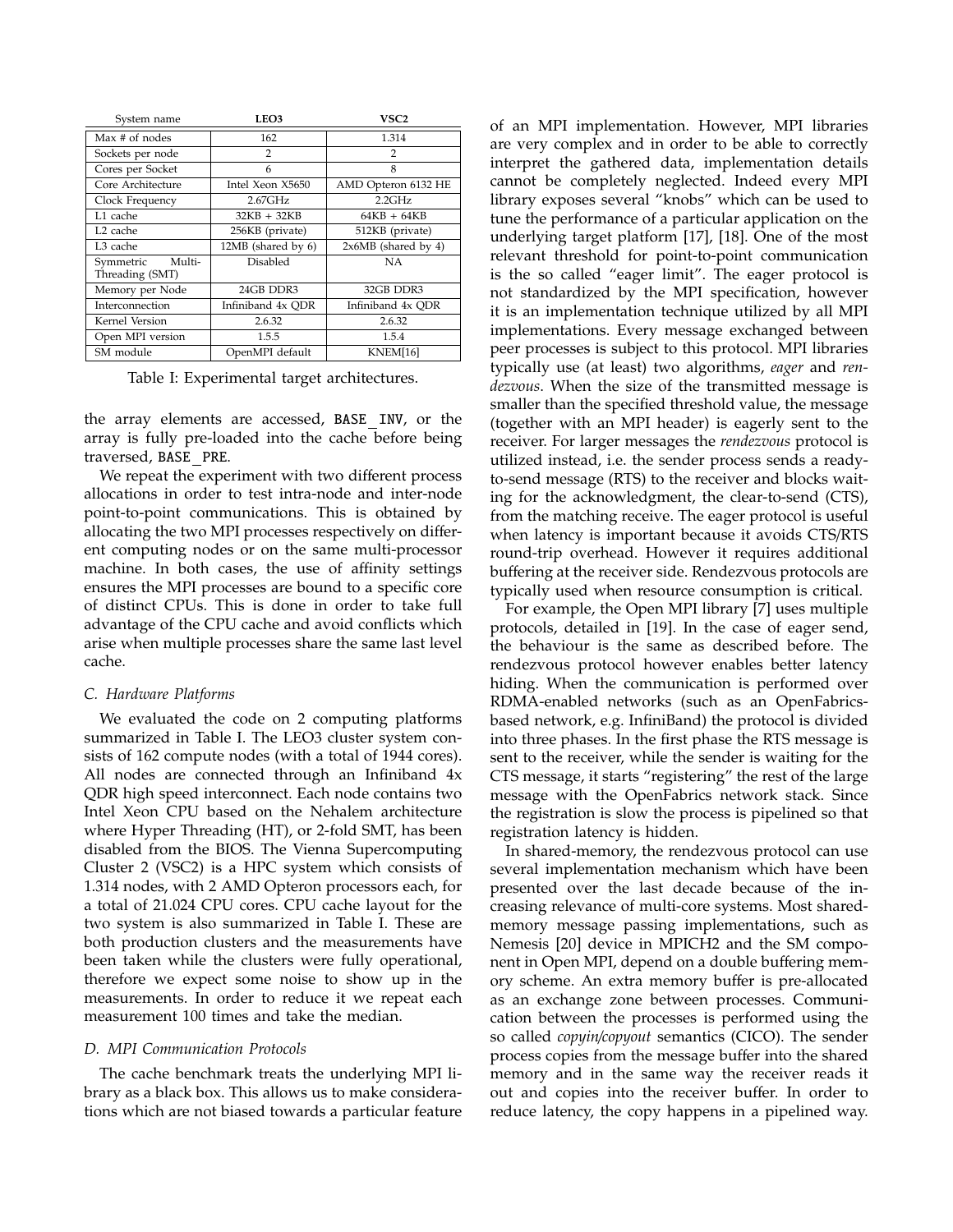

Figure 1: LEO3 Inter-node – SCN1 – Send/Receive

However approaches exist, such as KNEM [16], which via a kernel extension, allows the direct copy from the sender to the receiver buffer. This mechanism has the advantage to eliminate the additional memory copy and therefore both reduces latency and cache pollution.

We perform our measurements using the default settings provided by the chosen MPI library. We use Open MPI with the default eager limit, which is set by default to 12 KiB for communication over Infiniband and to 4 KiB for intra-node communication, on both systems. In the LEO3 cluster we used the default shared memory provided by the Open MPI library which is based on the CICO mechanism. On the VSC2 cluster shared memory communications are performed using the KNEM kernel extension.

### III. BENCHMARK RESULTS

In this section, the data gathered by running our cache benchmark for cluster architectures, listed in Table I, is shown. For space limitations, we show values of the PAPI performance counters only for the LEO3 architecture.

#### *A. Inter-node communication – Infiniband*

Figures 1 and 2 depict the values obtained by the two benchmark scenarios (SCN1 and SCN2) using internode communication, over Infiniband.

*1)* SCN1*:* Figure 1 shows several performance counters associated with the MPI\_Send operation, in the first line, and MPI\_Recv, in the second line, using the three cache configurations: INV, EXCL and MOD. The first column shows the execution time which, in order to be as precise as possible, is expressed in terms of number of CPU clock cycles. Differences in terms of the execution are barely noticeable. However, we can



Figure 2: LEO3 Inter-node – SCN2 – Cache Pollution

see that having data preloaded into the cache (as in EXCL and MOD) reduces the amount of L2 data cache misses (PAPI L2 DCM counter in the second column) up to the eager limit, this is visible especially at the receiver side where buffering happens. Indeed, the two routines have a reduced execution time, which reaches its peak of around 20% for messages of 8KiB, when the message data is preloaded into the cache.

After the eager threshold is exceeded we still have better behaviour of L2 cache however we notice an increase of L3 cache misses (PAPI L3 TCM hardware counter) which is similar for the EXCL and MOD cache states. While the reduced cache misses in L2 cache are constant for increasing message sizes, L3 cache misses proportionally grows with the message size.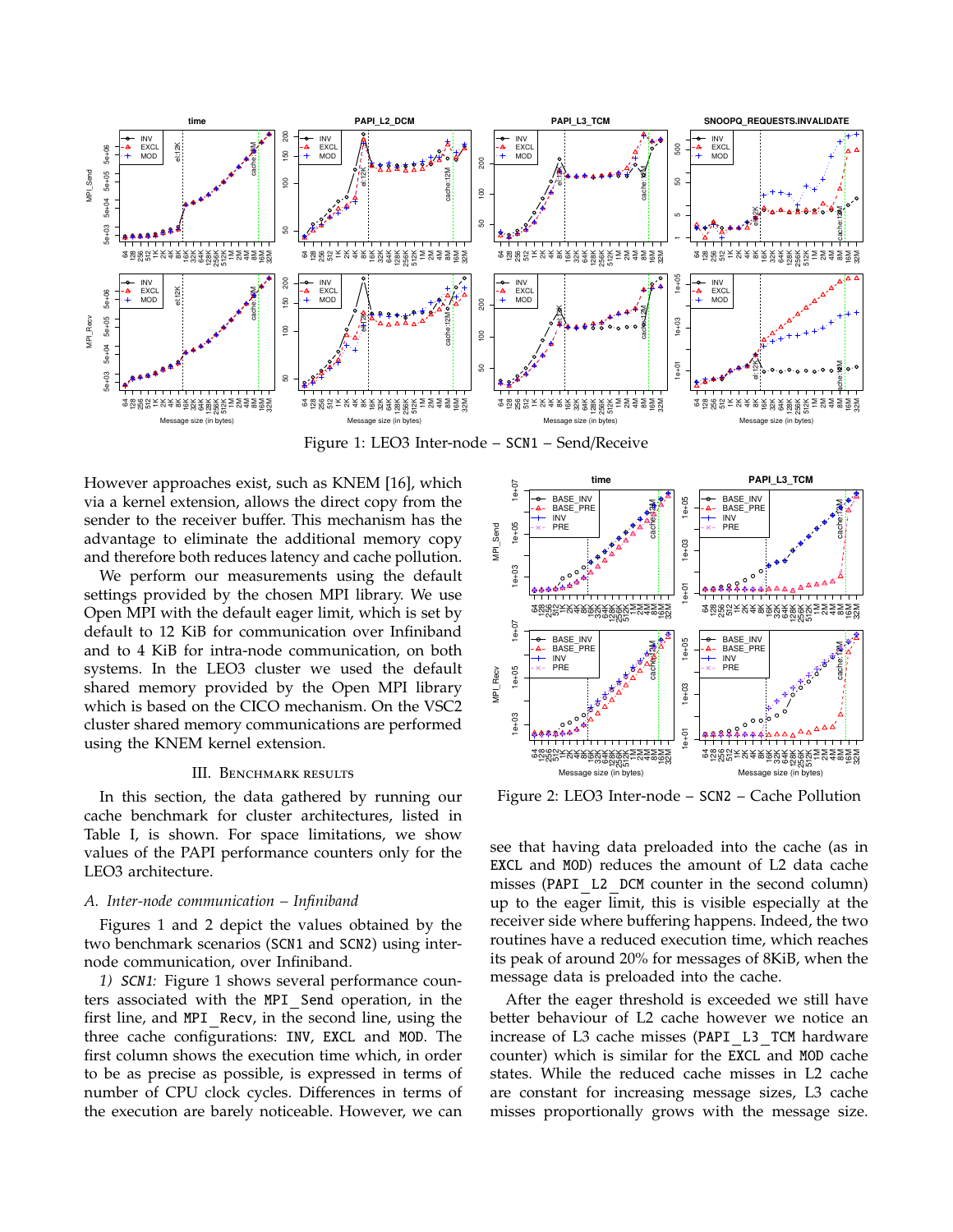

Figure 3: LEO3 Intra-node – SCN1 – Send/Receive

To better understand the reason for this we show another performance counter, in the last column of Figure 1, which depicts the number of *snoop* invalidation requests addressing the CPU. It can be noticed that during the rendezvous protocol, the number of invalidation requests increases considerably if the message data is preloaded into the cache. This is more marked for the receiver as the NIC driver updates the message buffer in main memory and therefore eventual dirty copies in the cache need to be invalidated.

*2)* SCN2*:* The measurements for the second scenario, SCN2, are depicted in Figure 2. As previously stated, this benchmark measures the performance resulting from accessing the message buffer right after being sent/received. We keep performance values for BASE\_INV and BASE PRE as a upper and lower bound for what we expect to be the performance from this scenario. Interesting is the number of L3 cache misses, in the case of the sender process, we notice that accessing the data after the send operation (INV) causes the same amount of misses measured for BASE INV. This means the send operation does not pollute the application cache. However this is not true for messages which are smaller than the eager limit. In that case there are no L3 cache misses for both INV and PRE configurations.

Major differences between sender and receiver happen beyond the eager threshold. In PRE, while at the sender side the amount of cache misses is comparable with the one measured for the BASE PRE configuration; the receiver behaviour is instead similar to the BASE INV case. Indeed, the receive operation invalidates the entire L3 cache (as suggested by the memory bus snoop operations shown in Figure 1) and accessing the received elements costs as many



Figure 4: LEO3 Intra-node – SCN2 – Cache Pollution

memory operations as accessing it from a completely invalid cache (BASE INV). Additionally, loading the data after the receive routine causes more misses than the BASE INV configuration (which should be the performance upper-bound). Unfortunately we could not find a reasonable explanation for this. The increased amount of L3 cache misses has also a significant impact on the execution time which for INV and PRE is slightly higher than BASE INV. In our opinion, the reason for this is consequence of the *memory pinning* operation performed by the MPI library. Also it is worth saying that the same kind of behaviour has been observed at the sender side when the data is preloaded in a "modified" state. In that case, the send operation invalidates all the preloaded cache lines and therefore accessing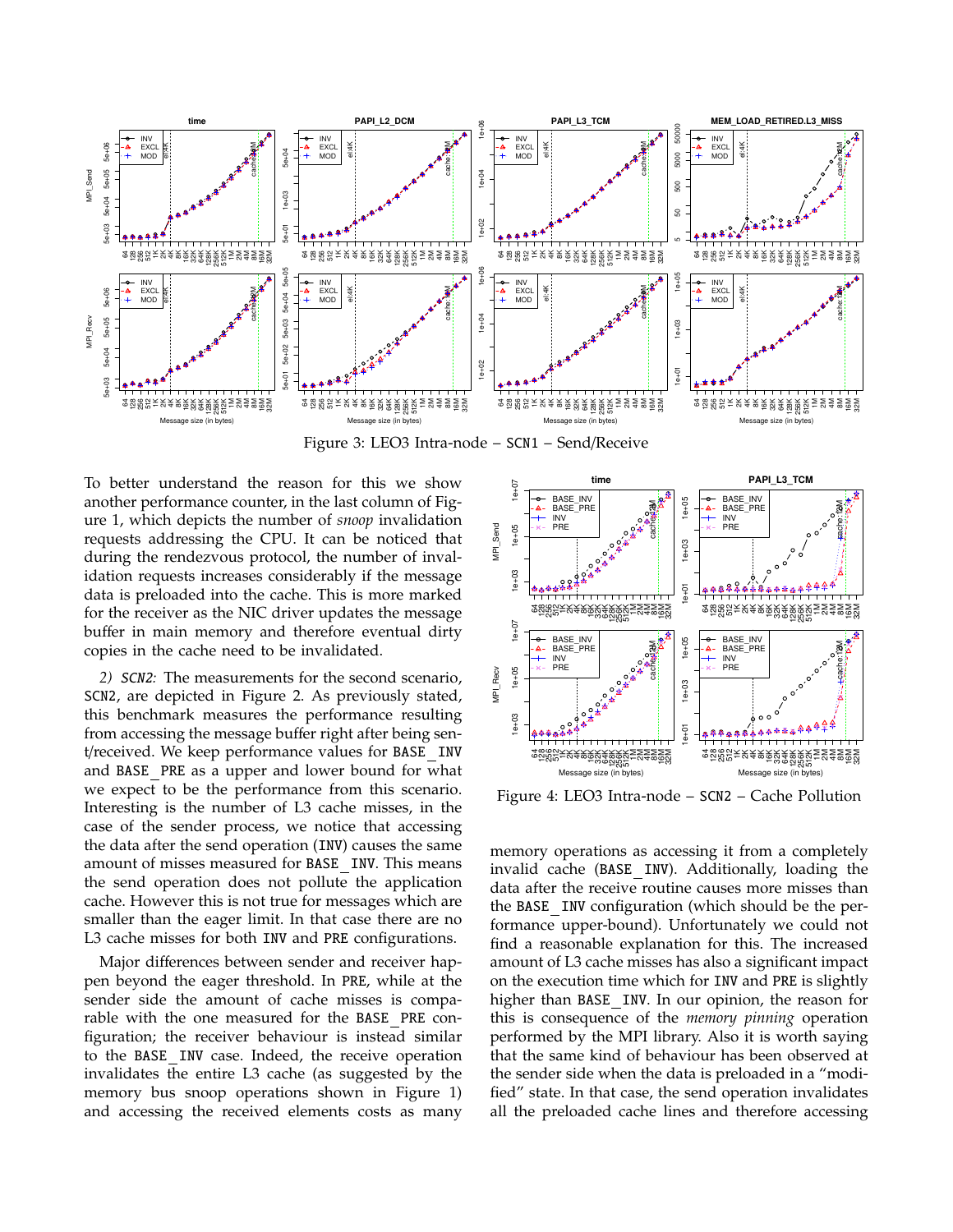the buffer data after the communication routine is slower.

#### *B. Intra-node Communication – SM*

In Figures 3 and 4, the data obtained for shared memory configuration for the LEO3 cluster is shown.

*1)* SCN1*:* Figure 3 depicts the measurements for SCN1. In this case we observe overall a much higher number of cache misses since the actual data exchange between the two MPI processes happens in shared memory. However, for the sender process, we see only small differences among the three configurations. We show the value of the MEM LOAD RETIRED:L3 MISS performance counter which proves the advantage, i.e. reduced number of memory load misses, due to fact of having the message buffer available in the cache. At the receiver side instead, we observe a smaller number of both L2 and L3 cache misses for messages up to the last level cache size. Overall, the performance of MPI routines is improved when data is preloaded into the cache and the gain reaches its peak, around 25%, before the cache size is exceeded. As already stated, in this machine shared memory communication is performed using a CICO mechanism. Because this transfer between sender and receiver is done using a shared buffer, which for the Open MPI library is of 32 KiB, only a portion of the data cache gets polluted during the transfer.

*2)* SCN2*:* This is visible in Figure 4. Differently from what observed for inter-node communications, in shared memory the message buffer is fully loaded into the cache for both INV and PRE configurations. However while the amount of L3 cache misses for PRE, BASE PRE and INV is almost the same up to 4 MiB, at 8 MiB we start seeing a gap between the three configurations. The amount of cache pollution is higher at the sender side since the difference in terms of cache misses between PRE and BASE PRE is noticeably higher than the receiver side. This is unexpected since the data transfer from the user buffer to the shared memory segment should be implemented using non temporal move instructions (e.g. MOVNTDQ), which avoids the target address to be loaded into the CPU cache. However, this penalty happens only for message sizes which are larger than half of the last level cache size.

### IV. Considerations and Optimization Guidelines

From the output of the MPI cache benchmark we derive, in this section, a set of intuitive rules to find a good placement for send/receive communication statements which better exploit the properties of the CPU caches. We divide our consideration into three subsections applying to specific ranges of the transmitted data, i.e., (*i*) from 1 byte up to the eager limit, (*ii*) from the eager threshold up to the last level cache size and (*iii*) beyond the available cache size.

## *A. From 1 Byte to the Eager Threshold*

When the eager protocol is utilized, messages are transfered to the NIC using a memcpy() operation which has the side-effect of loading the content of the send buffer into the CPU cache. Therefore if the transmitted data is accessed right after the send operation, the data will be still available in one of the CPU caches. Additionally the memcpy() routine also benefits from having the source and target buffers preloaded into the cache. However, the input program could present dependencies which does not allow this transformation to be applied. In such situation, the sent/received data should be accessed immediately after the communication routines or as late as before the message buffer content gets kicked out from the data caches.

**RULE** *1:* **For messages up to the eager limit, it is always preferable to perform the communication when the message data is cached. Received data should be immediately accessed.**

## *B. From the Eager Limit to the Last Level Cache Size*

We now consider the second message range, from the eager limit up to the cache size. In this range intra-node and inter-node communication differ and we treat them separately.

*1) Inter-node communication:* As far the communication statement is concerned, we observe an increase in the number of L3 cache misses which is proportional to the message size, Figure 1. However the overall number of cache misses is small that the execution time is not affected by it. More interesting considerations can be done for Figure 2. At the sender side, we noticed no cache pollution caused by the send operation. Therefore we expect no changes in the application performance from changing send statements placement.

However things change dramatically at the receiver side. The receive operation invalidates all the preloaded cache lines in the case the message data was preloaded into the cache. Additionally, because of the memory pinning, utilized by the rendezvous protocol in Open MPI, loading the received data right after the communication statement has a negative impact on performance. A similar behaviour was also observed for the sender process when the data is preloaded in a "modified" state as discussed in Section III-B.

**RULE** *2:* **Avoid to access the transfered data immediately after the communication routines. If possible, perform all the computation on the message bu**ff**er before issuing a send operation. At the receiver side,**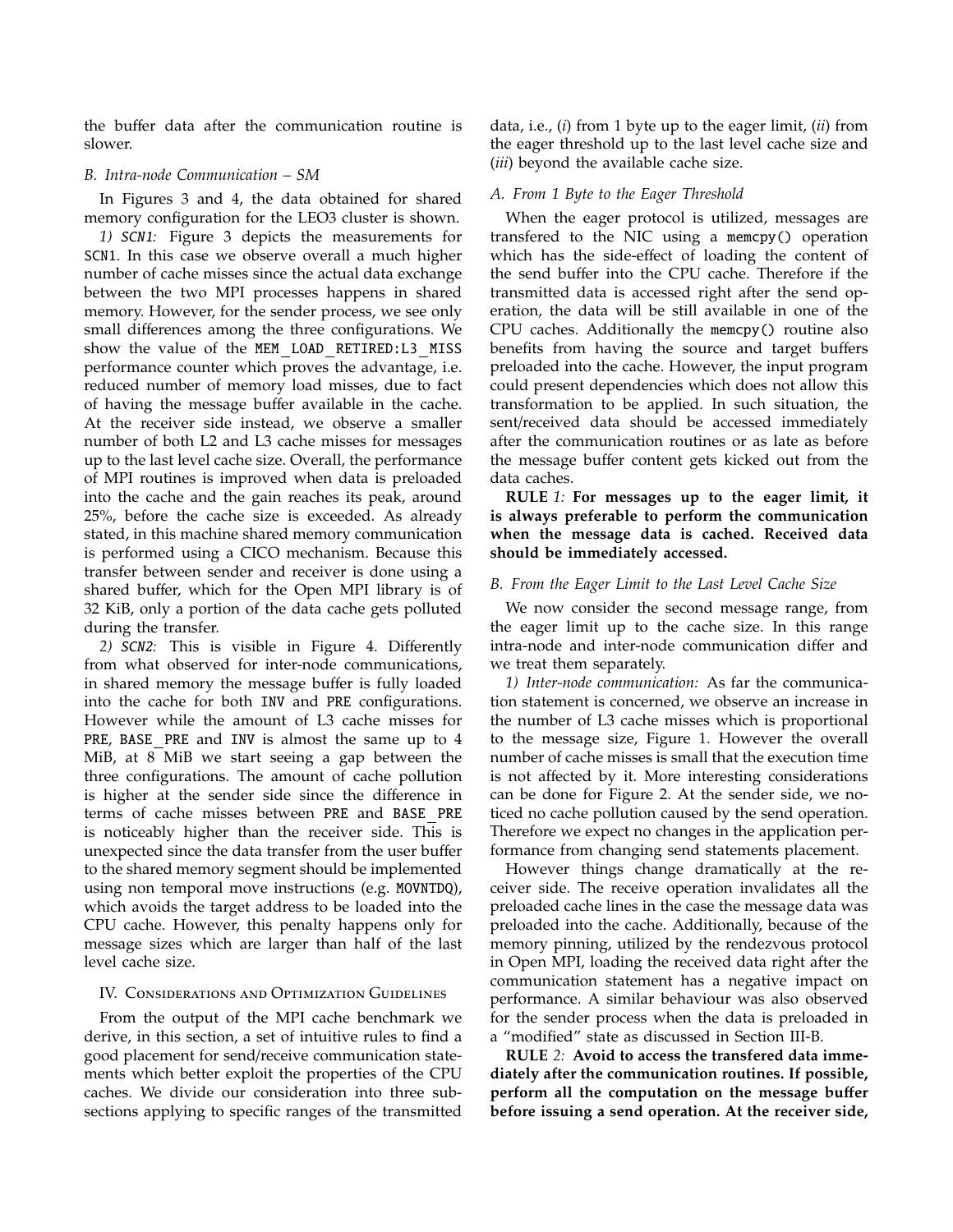```
for(unsigned iter=0; iter<MAX ITERS; ++iter) {
   MPI_Sendrecv (&A[0][0] , COLS , MPI_DOUBLE , bottom , 0,
&A[ROWS -1][0] , COLS , MPI_DOUBLE , top , 0,
MPI_COMM_WORLD , MPI_STATUS_IGNORE );
   for(unsigned i = 0; i < ROWS-1; ++i)<br>for(unsigned j = 0; j < COLS-1; ++j)
         tmp[i][j]=A[i][j]+(A[i+1][j]+A[i][j+1]) /4;
  double** ttemp=A; A=tmp; tmp=ttemp; // swap arrays
}
```
Listing 1: 3-point stencil code

## **delay the access to the receiver bu**ff**er by overlapping other computation.**

*2) Intra-node communication:* For shared memory communication we notice a reduction of L2 and L3 cache misses, Figure 3, which is proportional to the size of the message being transferred. This has positive effects on the execution time which reaches a maximum improvement, of around 25%, both for sender and receiver processes, for 8 MiB messages. For shared memory communications, both the send and the receive routines populate the cache with the content of the message buffer and in the case the data is preloaded before the communication routine, the cache lines will not be invalidated. However, when the CICO mechanism is utilized, cache pollution may occur for large messages.

**RULE** *3:* **Access the message data after the communication statements, if the data is not already loaded into the cache, when the message size is smaller than** *LAST LEVEL CACHE SIZE*/2 **bytes. If the data is already into the cache, perform all the computation before invoking any communication routine.**

## *C. Beyond the Last Level Cache Size*

Beyond the cache line the behaviour of our benchmarks tend to converge, therefore no meaningful optimization rule can be defined. However, large messages can be divided into smaller chucks using a well known MPI code transformation referred in literature as software pipelining or message strip mining [21]. If the splitting size is chosen accordingly, the cache effects can be enabled. However this aspect is orthogonal to the argumentation of this paper and we are set to explore it in future work.

## V. A CASE STUDY: 3-POINT STENCIL

Following the optimization guidelines derived in the previous section we manually tuned a 3-point stencil code which encodes a pattern commonly utilized in many HPC codes. A common way of parallelizing such stencil operation in MPI is shown in Listing 1. The code has a communication statement at beginning of the loop which exchange the first and last row

```
for(unsigned iter=0; iter<MAX ITERS; ++iter) {
  for(unsigned j = 0; j <COLS-1; ++j)
       tmp [0][j]=A[0][j]+(A[1][j]+A[0][j+1]) /4;
  MPI_Sendrecv (&A[0][0] , COLS , MPI_DOUBLE , top , 0,
           &A[ROWS -1][0] , COLS , MPI_DOUBLE , bottom , 0,
MPI_COMM_WORLD , MPI_STATUS_IGNORE );
  for(unsigned i = 1; i < ROWS - 1; ++i)
     for(unsigned j = 0; j <COLS-1; ++j)
       tmp[i][j]=A[i][j]+(A[i+1][j]+A[i][j+1]) /4;
  double** ttemp=A; A=tmp; tmp=ttemp; // swap arrays
}
```
Listing 2: Tuned 3-points stencil code (*OPT*1)

of a 2-dimensional matrix which is updated by the following stencil computation. It is worth noting that while the receive operation must be performed before the last iteration of the i loop, the send operation has no dependencies and can be therefore issued at any program point, but before the swap procedure. We derive two versions of the stencil code depicted respectively in Listings 2 and 3.

Based on the our observations, the code has a bad cache behaviour as the array elements being sent, which are in a "modified" state, are accessed right after the communication statement, therefore after being kicked out from the CPU cache (when the rendezvous protocol is utilized). In order to optimize this aspect we can rewrite the code by moving the communication right after the first iteration of the loop is performed. This has two advantages: (*i*) it makes sure the matrix rows which are going to be sent/received are freshly loaded into the cache; (*ii*) avoid to access the received data right after the communication routine. The transformed code is depicted in Listing 2, we refer to this code version as OPT1.

The OPT1 code version can however be further improved for the receive operation. As a matter of fact, the received data is not immediately consumed but accessed only in the last iteration of the stencil loop. This could not be optimal for messages which are smaller than the eager limit. For optimizing this aspect we can derive a second code version which utilizes the received data immediately after the data is available in the receiver buffer. This is obtained by reversing the order of execution of the stencil code. We traverse the 2-dimensional matrix from ROW-3 backwards until the first row. In this way we make sure to have the send data already into the cache. We then perform the communication and successively complete the stencil by updating the last row. We refer to this code version as OPT2, the code is depicted in Listing 3. It is worth noting that in this version, the receiver buffer may not be into the cache before the message exchange if the entire problem does not fit into the cache.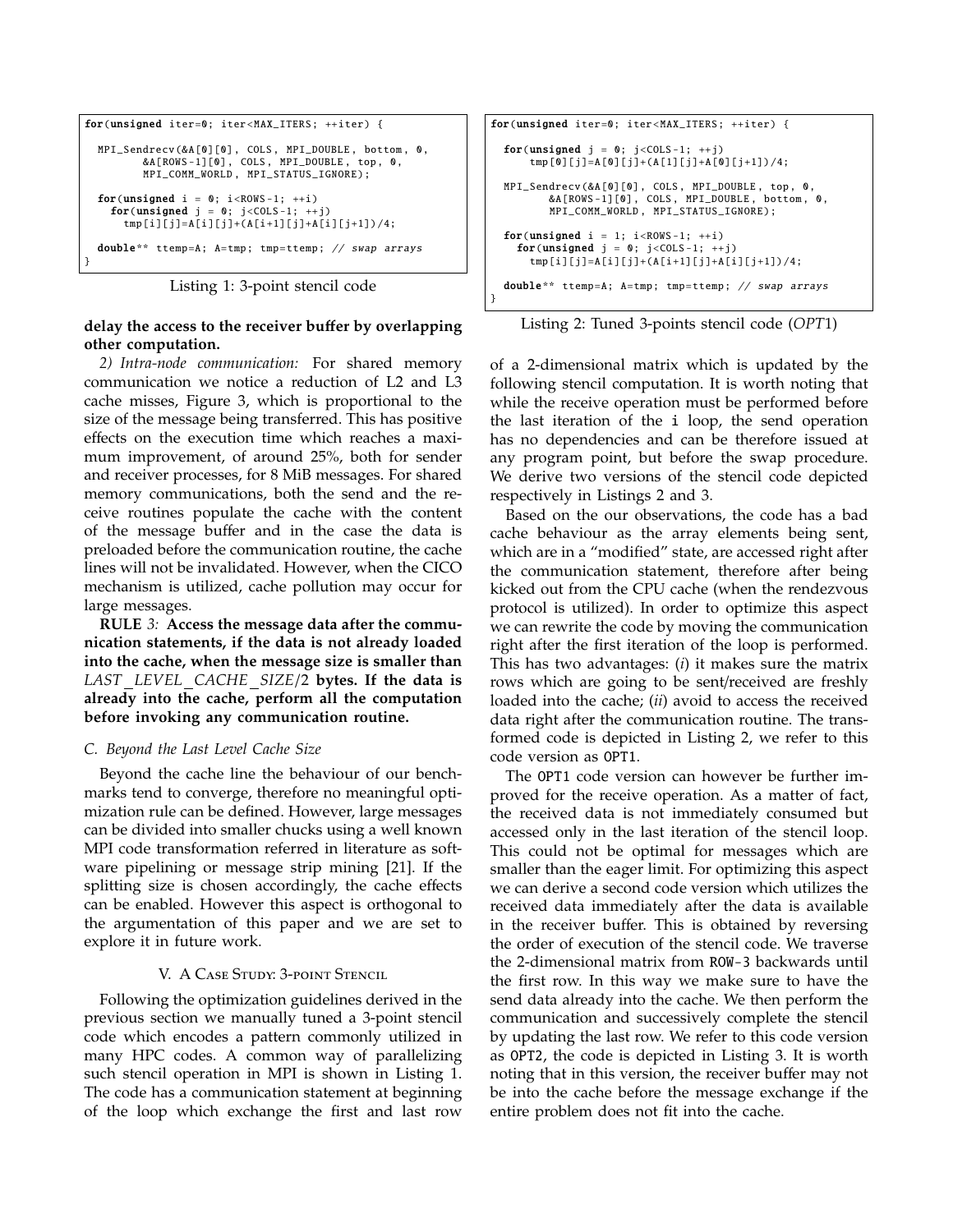

Listing 3: Tuned 3-points stencil code (*OPT*2)



Figure 5: LEO3 – Evaluation of tuned 3-point stencil application code

## *A. Evaluation*

We evaluated the three versions of the stencil code on the two clusters described in Table I. Each version has been executed multiple times with different problem sizes using two different process allocations, i.e. intra-node and inter-node. We ran the stencil code using two MPI processes to correlate the outcome with the results gathered by the cache benchmark. We measured the execution time of each code versions and used the value of the median obtained from 100 repetitions of the program.

Figure 5 shows the execution time of code versions OPT1 and OPT2 relative to the baseline solution, i.e. 1 for the LEO3 cluster. The *x* axis refers to the size of the message (in bytes) being exchanged by the stencil computation in every iteration. As expected, the OPT2 version has better performance for small message sizes reaching, for shared memory, a performance improvement of around 20% for 256 bytes messages. For larger messages OPT1 has a better performance reducing the execution time of the stencil code by 40%. For larger message, the advantage becomes smaller as the communication/computation ratio diminishes.



Figure 6: VSC2 – Evaluation of tuned 3-point stencil application code

Figure 6 shows the results for the VSC2 cluster for both intra- and inter-node communications. Also on this machine, OPT2 has an advantage over the original stencil code for very small message sizes. However, for larger messages this version is noticeable slower. The OPT1 version, on the contrary, is faster for both inter- and intra-node communication. However, the measured performance improvement is contained, i.e. around 10%. We believe the bad performance of the OPT2 version is due to the reversed access of array elements which may inhibit the CPU prefetcher from correctly determine the data access pattern.

Overall, the tuned code is faster on both architectures. We demonstrate how our simple guidelines, derived from the LEO3 cluster, are portable to different architectures. However the experiment also shows how sensible the performance might be because of peculiarities of the underlying hardware.

## VI. Conclusions and Future Work

In this paper we studied, using a synthetic benchmark, the impact of CPU caches on MPI communication statements and conversely the effects of MPI routines on the application cache. We described interesting findings regarding implementation details of the MPI library and we derived three simple optimization guidelines which can be used to tune MPI programs for improved cache utilization.

We followed and apply our optimization rules to a simple stencil code showing a performance improvement of up to 40%. To some extent, we demonstrated that performance is portable among different architectures. However, experiments showed that the details of the underlying CPU architecture may prefer different styles of optimizations. Therefore we expect, in the future, that by combining the semantics of MPI